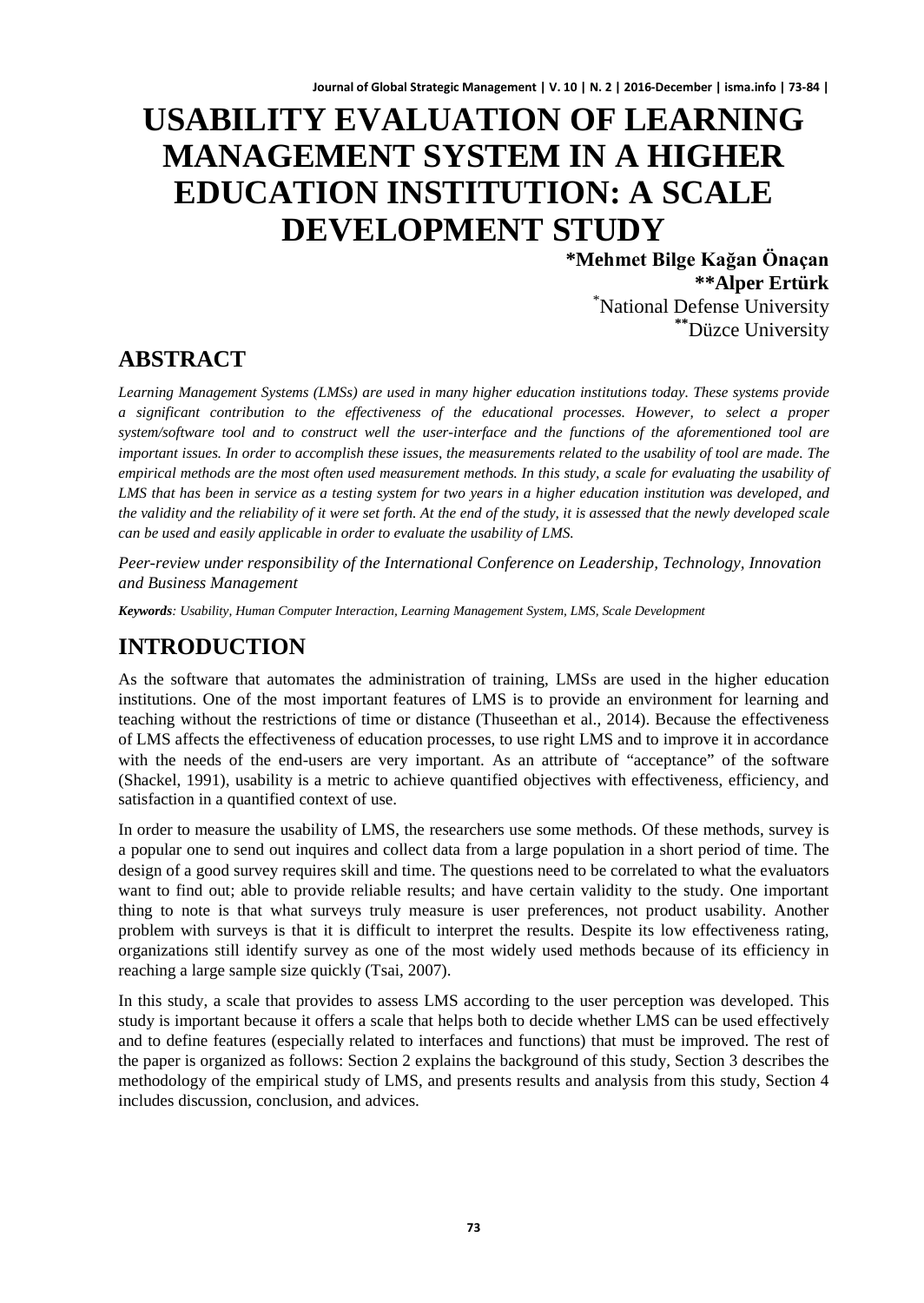#### **Journal of Global Strategic Management | V. 10 | N. 2 | 2016-December | isma.info | 73-84 | LITERATURE REVIEW AND HYPOTHESES**

#### **Human Computer Interaction**

Sometimes called as Man-Machine Interaction or Interfacing, concept of Human-Computer Interaction/Interfacing (HCI) was automatically represented with the emerging of computer, or more generally machine, itself. The reason, in fact, is clear: most sophisticated machines are worthless unless they can be used properly by men. This basic argument simply presents the main terms that should be considered in the design of HCI: functionality and usability. Why a system is actually designed can ultimately be defined by what the system can do i.e. how the functions of a system can help towards the achievement of the purpose of the system. Functionality of a system is defined by the set of actions or services that it provides to its users. However, the value of functionality is visible only when it becomes possible to be efficiently utilised by the user. Usability of a system with a certain functionality is the range and degree by which the system can be used efficiently and adequately to accomplish certain goals for certain users. The actual effectiveness of a system is achieved when there is a proper balance between the functionality and usability of a system (Karray, 2008). In this study, it is focused on the usability of software.

### **Learning Orientation**

The ISO 9241 standard defines usability as "The extent to which a product can be used by specified users to achieve specified goals with effectiveness, efficiency, and satisfaction in a specified context of use". This definition is expanded to include additional characteristics such as learnability, error tolerant (Alelaiwi, 2015: 24), memorability etc. by different researchers. Usability as an element of Human Computer Interaction (HCI) is defined as "the ease with which a user can learn to operate, prepare inputs for, and interpret outputs of a system or component" in IEEE Std.610.12-1990 (Al-Khalifa, 2010).

Usability contains some attributes in its meaning. Table 1 compares various perspectives on the attributes of usability. Usability has several aspects, including interface design, functional design, data and metadata, and computer systems and networks. Usability is a property of the total system. All the components must work together smoothly to create an effective and easy-to-use software. Indeed, software development involves interplay between people, organization, and technology. The usability issue should look at the system as a whole (Jeng, 2005: 98).

| Authors                    | <b>Attributes</b>                                                                                                                                     |
|----------------------------|-------------------------------------------------------------------------------------------------------------------------------------------------------|
| Booth (1989)               | usefulness, effectiveness, learnability, attitude                                                                                                     |
| Brinck et al. (2002)       | functionally correct, efficient to use, easy to learn, easy to remember, error<br>tolerant, and subjectively pleasing                                 |
| Clairmont et al. (1999)    | successfully learn and use a product to achieve a goal                                                                                                |
| Dumas & Redish (1993)      | perform tasks quickly and easily                                                                                                                      |
| Furtado et al. (2003)      | ease of use and learning                                                                                                                              |
| Gluck (1997)               | useableness, usefulness                                                                                                                               |
| Guillemette (1995)         | effectively used by target users to perform tasks                                                                                                     |
| Hix $& Hartson (1993)$     | initial performance, long-term performance, learnability, retainability,<br>advanced feature usage, first impression, and long-term user satisfaction |
| ISO (1994)                 | effectiveness, efficiency, satisfaction                                                                                                               |
| Kengeri et al. (1999)      | effectiveness, likeability, learnability, usefulness                                                                                                  |
| Kim (2002)                 | interface effectiveness                                                                                                                               |
| Nielsen (1993)             | learnability, efficiency, memorability, errors, satisfaction                                                                                          |
| Oulanov & Pajarillo (2002) | affect, efficiency, control, helpfulness, adaptability                                                                                                |
| <b>Shackel</b> (1981)      | ease of use, effectiveness                                                                                                                            |
| Shackel (1986, 1991)       | effectiveness, learnability, flexibility, user attitude                                                                                               |

| Table 1 Attributes of Usability (Jeng, 2005: 99) |  |  |  |  |  |
|--------------------------------------------------|--|--|--|--|--|
|--------------------------------------------------|--|--|--|--|--|

Nielsen's usability attributes are the most commonly used assessment tool to perform a heuristic evaluation (Paz, 2016). According to Nielsen (2003), usability is a quality attribute that assesses how easy user interfaces are to use, and usability is defined by 5 quality components: 1. Learnability (How easy is it for users to accomplish basic tasks the first time they encounter the design?) 2. Efficiency (Once users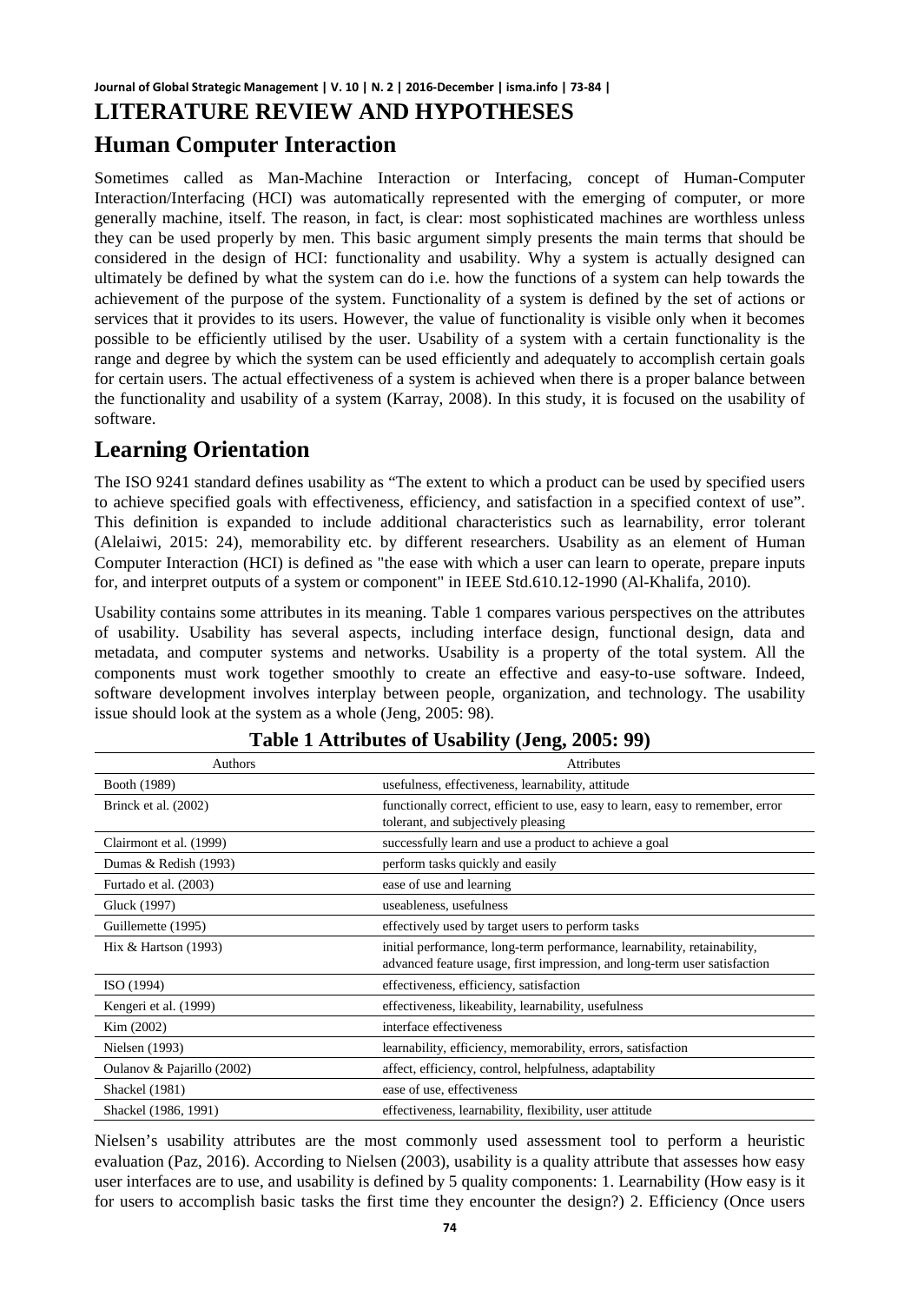have learned the design, how quickly can they perform tasks?) 3. Memorability (When users return to the design after a period of not using it, how easily can they reestablish proficiency?) 4. Errors (How many errors do users make, how severe are these errors, and how easily can they recover from the errors?) 5. Satisfaction (How pleasant is it to use the design?)

#### **Importance of Usability in Learning Management Systems (LMS)**

An LMS is the infrastructure that delivers and manages instructional content, identifies and assesses individual and organizational learning or training goals, and collects and presents data for supervising the learning process of an organization as a whole (Watson, 2007). LMS provides big contribution to the effectiveness and efficiencies of the education process in higher education institutions. That is why the past decade has seen enormous growth in the use of LMSs in higher education institutions (Weaver, 2008). There are lots of commercial and open source LMS tools. The leading commercial and open source LMS tools are listed in Table 2. It is seen that the leader of open source tools is Moodle while the leader of commercial tools is Blackboard ("The LMS Project", 2012).

#### **Table 2 The leading commercial and open source LMS tools ("The LMS Project", 2012)**

| The Open Source Tools           |
|---------------------------------|
| 1. Moodle (2002)                |
| 2. Sakai (2004)                 |
| 3. Canvas by Instructure (2008) |
| 4. LoudCloud $(2010)$           |
| 5. OLAT (1999)                  |
| 6. Claroline (2001)             |
|                                 |

LMSs are becoming richer and more complex applications, and if they are not designed ease of use, it can be next to impossible to make them accessible and usable to users with various needs. In user's perspective, the use of LMS is constrained by the human's perceptual and cognitive abilities. The better human computer interaction that offers the LMSs users, the easier of use and greater satisfaction users will have with in systems or tools they involved. Usability can improve the learning experience for students as well as academic performance. Therefore, a sensible design of human computer interaction with usability study is one of the crucial components in the design and development of LMSs (Thuseethan et al., 2014).

#### **Measurement of Usability**

Within the scope of LMS, usability is about to design a LMS suited to the needs and expectations of the students and the teachers. The designed LMS must be compatible with the cognitive perception and the general attitudes of the end-users. The measurement of usability has a big role to develop a LMS that meets the needs and expectations of the end-users. The methods used for the measurement of usability are categorized into four basic groups by Nielsen (1995):

1. Automatically - in which usability measures are computed by running a user interface specification through special software.

- 2. Empirically in which usability is assessed by testing the interface with real users or experts.
- 3. Formally in which usability measures are calculated by exact models and formulas.
- 4. Informally in which usability measures are obtained based on rules of thumb and the general skill and experience of the evaluators.

<span id="page-2-0"></span>Of the four groups, empirical methods are the most often used. Empirical evaluation methods can be grouped into user study and system inspection methods. The categorization of empirical evaluation methods[a](#page-2-0) is presented in Table 3 (Tsai, 2007).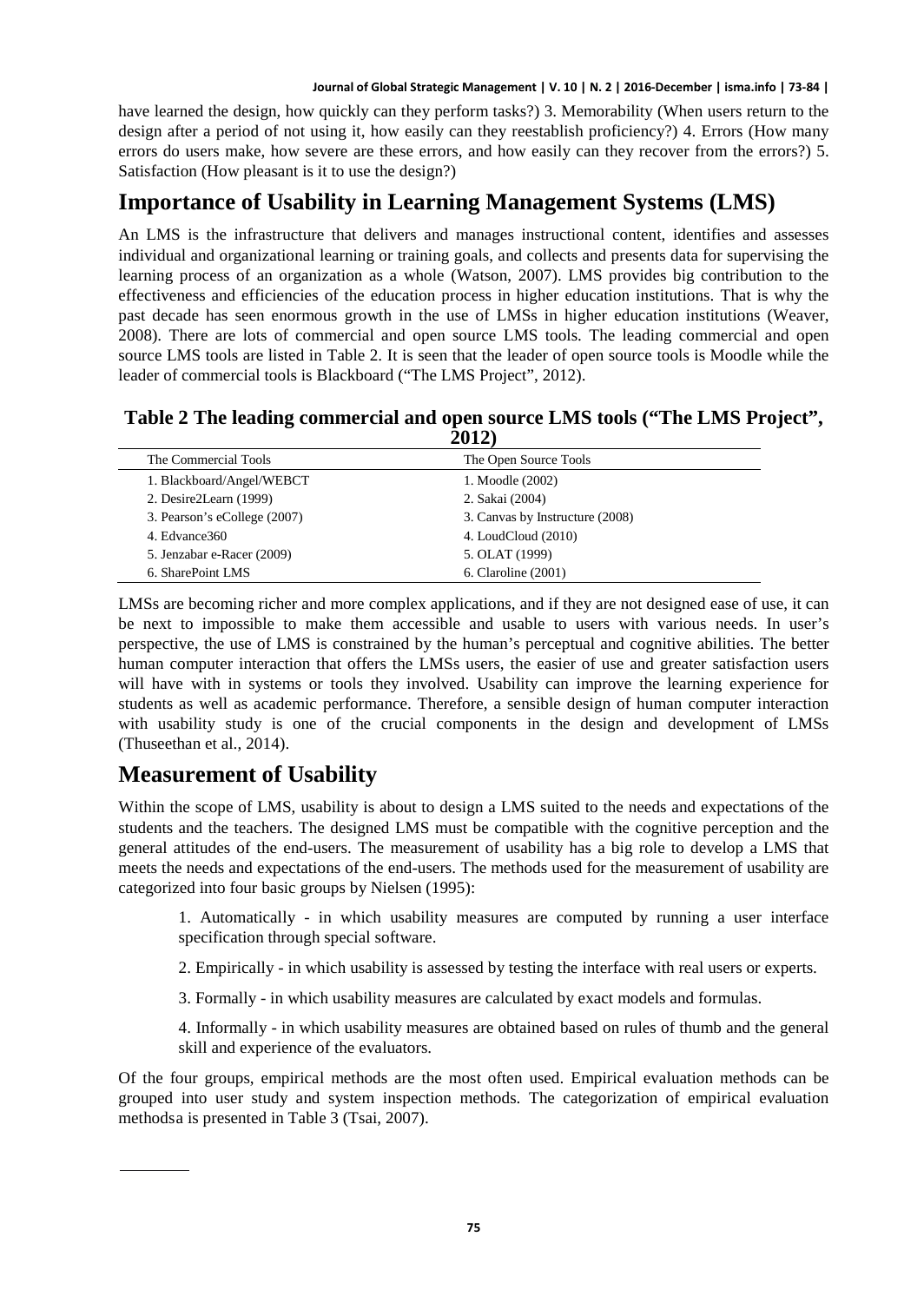| Journal of Global Strategic Management   V. 10   N. 2   2016-December   isma.info   73-84 |                                                            |  |  |  |  |  |  |  |  |
|-------------------------------------------------------------------------------------------|------------------------------------------------------------|--|--|--|--|--|--|--|--|
|                                                                                           | Table 3 The categorization of empirical evaluation methods |  |  |  |  |  |  |  |  |
| 1. User study                                                                             | 2. System inspection                                       |  |  |  |  |  |  |  |  |

| $\ldots$ $\ldots$ $\ldots$ | $\equiv$ . $\leftrightarrow$ , $\circ$ . The map $\circ$ of $\circ$ map |
|----------------------------|-------------------------------------------------------------------------|
| - Surveys                  | - Expert review                                                         |
| - Focus groups             | - Heuristic evaluation                                                  |
| - Usability testing        | - Cognitive walkthroughs                                                |
| - Contextual inquiry       |                                                                         |

Some researchers use only one of these techniques while the others use different combination of these techniques in their studies. For example, Vervenne et al. (2006) performed a multi-method usability assessment using questionnaires, guided interviews, eye-tracking, and the annotation of multimodal behavior. Lanzilotti et al. (2006) derived an evaluation methodology called e-Learning Systematic Evaluation (eLSE), which combines inspection tools with user-testing. Some researchers denote that at least two techniques must be used for making the best assessment in the usability study (Cakmak et al., 2011).

Usability testing is the evaluation of instructional tools/software for its ease of use to the frequent users within an instructional design practice. In other words, usability testing is the observation of typical users performing tasks with a product, conducted for the purpose of determining what changes need to be made to the content, presentation or user interface for that product (Alelaiwi and Hossain, 2015). Usability evaluation is considered one approach to assess the effectiveness of e-Learning systems. It is used to evaluate how well technology and tools are working for users. LMSs can benefit from usability research to evaluate the LMS ease of use and satisfaction of its users (Al-Khalifa, 2010).

# **Related Studies**

Many research studies have been conducted to evaluate the usability of existing LMSs. Some of these studies will be explained briefly below. In Melton's small and preliminary study (2006), the usability of Moodle's registration process and assignment submission module was examined by asking users to accomplish some tasks. Inversini et al. (2006), conducted a comparative usability study on four LMSs, two commercial and two open source by using a technique called MiLE+ that balance between heuristic evaluation and task-driven techniques. Martin et al. (2008) used heuristics evaluation to conduct usability evaluation on three of the main e-learning open source platforms, which were: Moodle, Sakai and dotLRN. Al-Khalifa (2010) focused on using user satisfaction surveys to measure the usability of JUSUR LMS. Cakmak et al. (2011) developed a "User perception based web site usability scale", with a construct of four factors including of 25 items and applied the scale to 239 e-learners in order to determine the usability level of the LMS web site. The aim of Agariya and Singh's study (2012) was to develop a reliable and valid e-learning quality measurement scales from the learner as well as faculty perspectives in Indian context. Thuseethan et al. (2014), on the other hand, give an overview of LMSs used in Sri Lankan universities, evaluate the usability of LMS using some pre-defined usability standards, and measure the effectiveness of LMS by testing the LMSs in their study.

# **METHODOLOGY**

### **Research Goal**

As mentioned above, the broad aim of this study is to develop a scale for evaluating the usability of LMS that has been in service as a testing system for two years in a higher education institution. In order to accomplish this, the validity and the reliability of the newly developed scale were set forth.

### **Sample and Data Collection**

In this study a descriptive, survey research method was used. The descriptive research approach is a basic research method that examines the situation, as it exists in its current state. In the survey research method, which is one of the descriptive research approaches, the researcher tends to capture phenomena at the moment (Williams, 2007: 67).

The scale used in this study, was developed by exploiting several sources. First important source was the System Usability Scale (SUS), a mature questionnaire constructed by John Brooke in 1986. This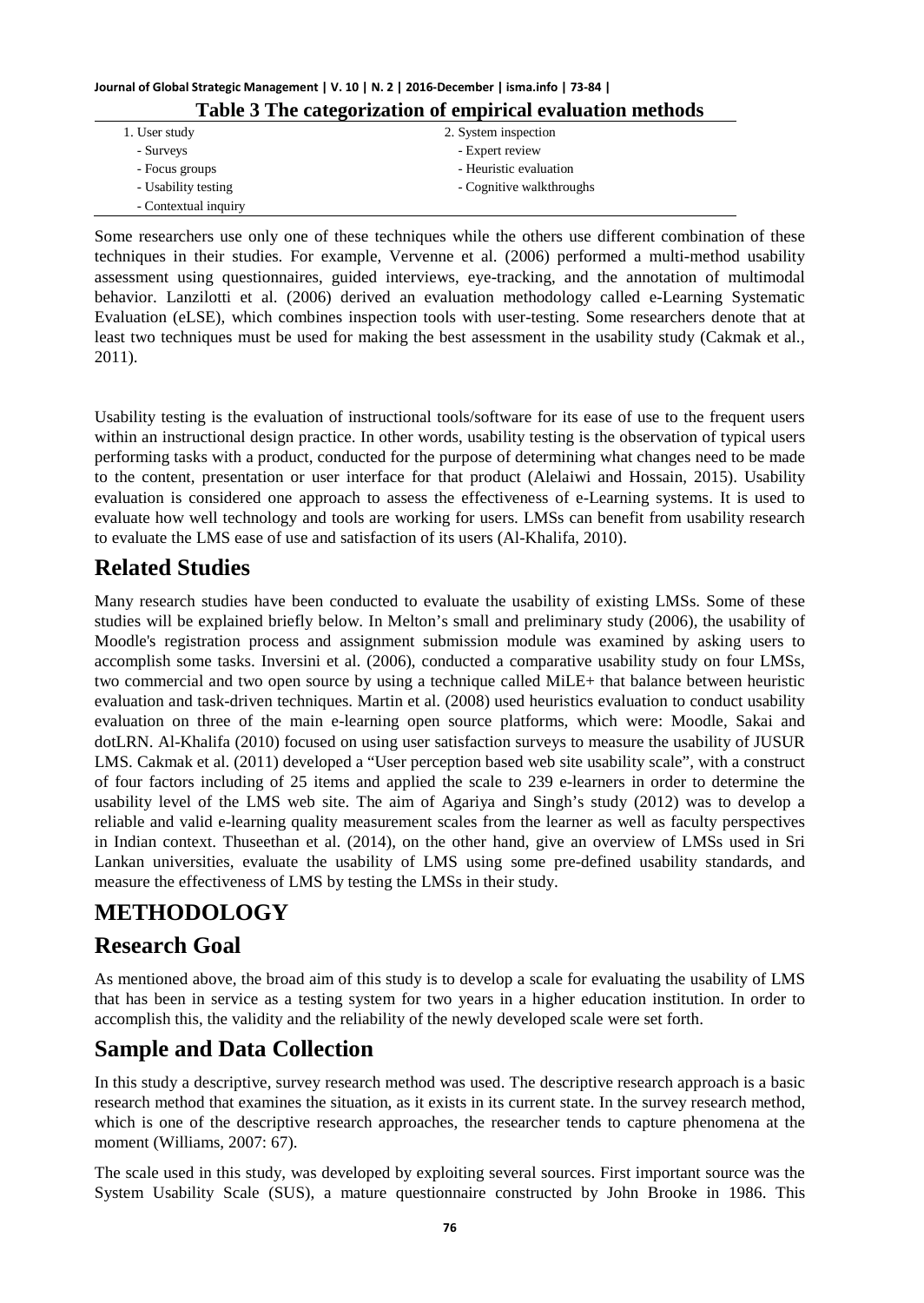questionnaire comprises 10 statements and it is very robust and has been widely used and adapted to evaluate usability (Thuseethan, et al. 2014). The other sources, which the questions used in the new scale were derived from, are;

- Anadolu University e-Learning Portal Questionnaire (AUEPQ) (Koseler, 2009),
- The practical survey tool tailored to academic library websites by Joo et al. (Joo et al., 2011),
- The scale of Website Analysis and Measurement Inventory (WAMMI) (Claridge, 2016), and
- WebCT Usability Questionnaire (WebCT, 2016).

Also some original questions related to higher education institution in which the study conducted were added to the scale. After the preliminary study that has been conducted with the experts, the new scale consisting of 26 questions was generated.

Questionnaires and other survey instruments (e.g., interviews) are tools that are commonly used to obtain data regarding people's perceptions. Questionnaires have a proven track record in the assessment of interactive applications. They have been applied to the assessment of e-learning applications and are considered highly appropriate for this purpose because they are inexpensive and easy to use (Althobaiti, 2016).

The new developed questionnaire/scale, named the Scale for Usability of Learning Management System (SULMS), was sent to all 110 faculty members between April 1st and May 1st, 2016 and 53 useful responses were returned, a response rate was 48%. 83% of the respondents comprising research and teaching academicians in a public higher education institution has up to six years of experience with computer aided learning and teaching systems.

Each respondent reported that he/she uses the subject LMS regularly. In this higher education institution, LMS is being used by academicians to upload course-related documentation, slides, sample exams etc, and by students to follow the course asynchronously, to download documentation, to self-study and selfcheck using the sample exams. LMS is also being used for the purposes of foreign language teaching very intensely. The respondents self-administered a 26-item questionnaire. Five-point Likert-type scale (Strongly Disagree {1}, Strongly Agree {5}) was used to measure respondents' attitudes toward the usability of LMS.

#### **Purification**

Various tests were performed to refine and purify the initial 26 items. According to Churchill (1979), screening the data would improve reliability levels. Thus, first we calculated reliability coefficients of the scale using Cronbach's alpha (Cronbach, 1951). Here, it seemed appropriate to assume that SULMS was a simple construct before going further using exploratory factor analysis to identify its underlying dimensions. We found that the initial 26 items had a reliability of 0.92 based on the assumption. For the remaining sets of items, item-to-total correlations were examined to eliminate the garbage items. We then screened the data and remove garbage items that had very low item-to-total correlations, i.e., <0.4. Four items that had the item-to-total correlation below 0.4 were deleted in this stage, and thus ending up with 22 items.

Further, exploratory factor analysis was conducted to purify the instrument by discarding items that did not load on an appropriate high-level construct (Churchill, 1979; Palvia, 1996; Straub, 1989). Factor analysis was used to identify the underlying factors or the multi-dimensional composition of SULMS instrument. The data from the 53 responses were examined using principal component and varimax as a method of rotation. According to prior studies' suggestions (Palvia, 1996; Straub, 1989), we used cut-off points of 0.5 for item loadings and 1 for eigenvalues.

In this stage, items with factor loadings of less than 0.5 on each factor or above 0.5 on additional factors were deleted to refine the scale (e.g., Straub, 1989). The iterative sequence of factor analysis and item deletion was repeated, resulting in a final instrument of 20 items. As summarized in Table 4, the results confirmed the existence of five factors with eigenvalues greater than 1 that cumulatively accounted for 76.3% of the total variance. These five factors were labeled as learnability, efficiency, memorability, errors and satisfaction (as defined by Nielsen (2012)). Additionally, there were no items with cross-factor loadings above 0.5. Moreover, items intended to measure the same factor exhibited prominently and distinctly higher factor loadings on a single factor than on other constructs.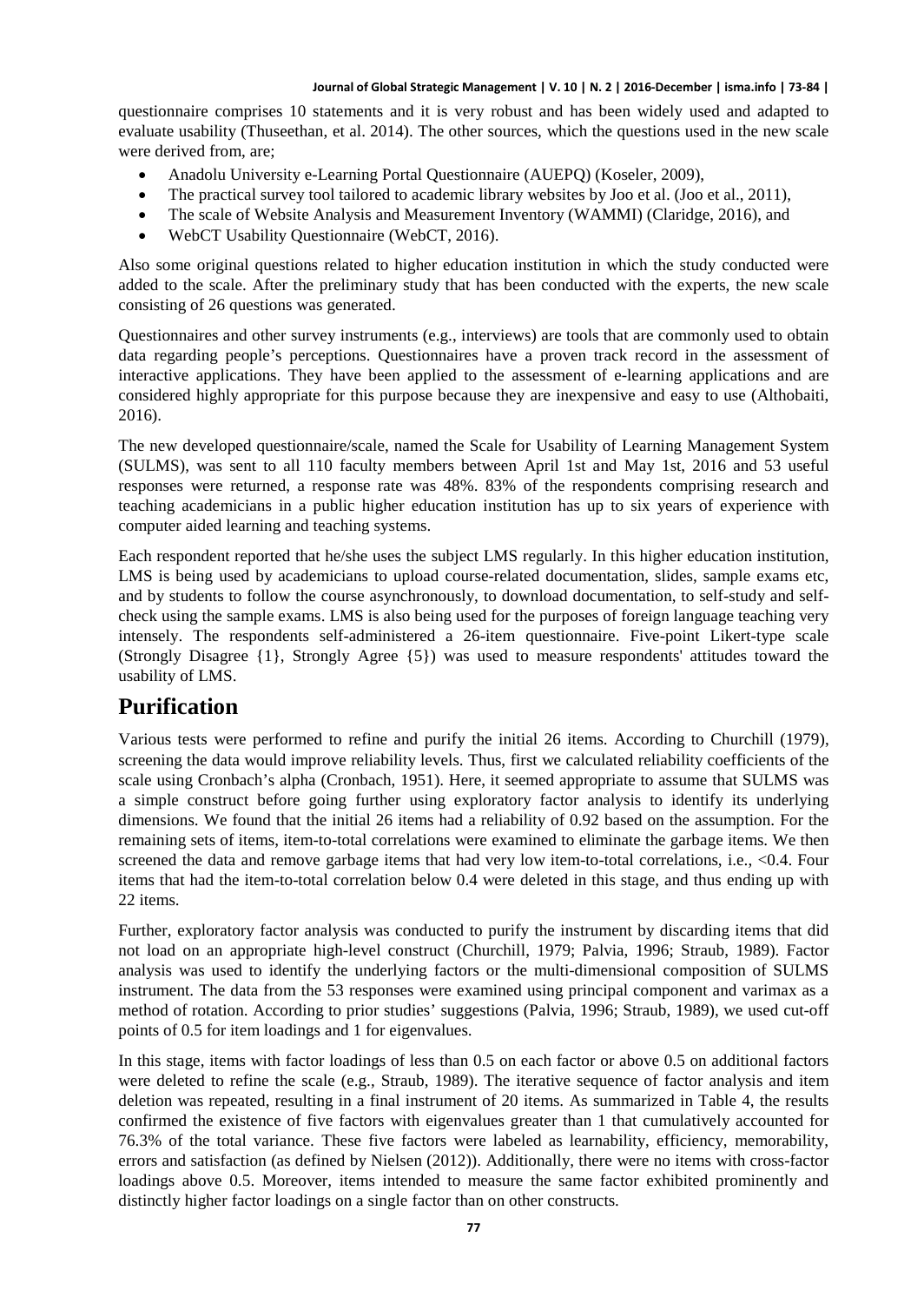Reliability refers to the stability of scores over a variety of conditions (Klenke, 1992) and can be evaluated by assessing the internal consistency of items using Cronbach's alpha. As shown in Table 4, the reliability of each factor was: learnability= 0.73; efficiency= 0.77; memorability= 0.78; errors= 0.71; and satisfaction= 0.82. Furthermore, the minimum value of each corrected item-to-total correlation was above 0.5 (minimum = 0.51), suggesting good reliability of this instrument (see Table 5).

| <b>Table 4 Results of Exploratory Factor Analysis</b> |          |          |          |          |          |  |  |  |  |  |  |  |
|-------------------------------------------------------|----------|----------|----------|----------|----------|--|--|--|--|--|--|--|
| Items                                                 | Factor 1 | Factor 2 | Factor 3 | Factor 4 | Factor 5 |  |  |  |  |  |  |  |
| Learnability                                          |          |          |          |          |          |  |  |  |  |  |  |  |
| L1                                                    | 0.554    |          |          |          |          |  |  |  |  |  |  |  |
| L2                                                    | 0.714    |          |          |          |          |  |  |  |  |  |  |  |
| L <sub>3</sub>                                        | 0.786    |          |          |          |          |  |  |  |  |  |  |  |
| Efficiency                                            |          |          |          |          |          |  |  |  |  |  |  |  |
| E1                                                    |          | 0.785    |          |          |          |  |  |  |  |  |  |  |
| E2                                                    |          | 0.830    |          |          |          |  |  |  |  |  |  |  |
| E <sub>3</sub>                                        |          | 0.711    |          |          |          |  |  |  |  |  |  |  |
| E <sub>4</sub>                                        |          | 0.873    |          |          |          |  |  |  |  |  |  |  |
| E <sub>5</sub>                                        |          | 0.667    |          |          |          |  |  |  |  |  |  |  |
| Memorability                                          |          |          |          |          |          |  |  |  |  |  |  |  |
| M1                                                    |          |          | 0.743    |          |          |  |  |  |  |  |  |  |
| M <sub>2</sub>                                        |          |          | 0.544    |          |          |  |  |  |  |  |  |  |
| M <sub>3</sub>                                        |          |          | 0.806    |          |          |  |  |  |  |  |  |  |
| M <sub>4</sub>                                        |          |          | 0.822    |          |          |  |  |  |  |  |  |  |
| Errors                                                |          |          |          |          |          |  |  |  |  |  |  |  |
| E1                                                    |          |          |          | 0.602    |          |  |  |  |  |  |  |  |
| E2                                                    |          |          |          | 0.804    |          |  |  |  |  |  |  |  |
| E <sub>3</sub>                                        |          |          |          | 0.565    |          |  |  |  |  |  |  |  |
| Satisfaction                                          |          |          |          |          |          |  |  |  |  |  |  |  |
| S <sub>1</sub>                                        |          |          |          |          | 0.752    |  |  |  |  |  |  |  |
| S <sub>2</sub>                                        |          |          |          |          | 0.870    |  |  |  |  |  |  |  |
| S <sub>3</sub>                                        |          |          |          |          | 0.698    |  |  |  |  |  |  |  |
| S <sub>4</sub>                                        |          |          |          |          | 0.568    |  |  |  |  |  |  |  |
| S <sub>5</sub>                                        |          |          |          |          | 0.811    |  |  |  |  |  |  |  |
| Cron.Alpha                                            | 0.73     | 0.77     | 0.78     | 0.71     | 0.82     |  |  |  |  |  |  |  |
| Mean                                                  | 3.35     | 3.49     | 3.52     | 3.69     | 3.65     |  |  |  |  |  |  |  |
| St.Dev.                                               | 0.19     | 0.21     | 0.15     | 0.05     | 0.27     |  |  |  |  |  |  |  |

# **Content Validity**

The content validity of a questionnaire refers to the representativeness of item content domain (Klenke, 1992). It is the manner by which the questionnaire and its items are built that ensures the reasonableness of the claims of content validity (Klenke, 1992).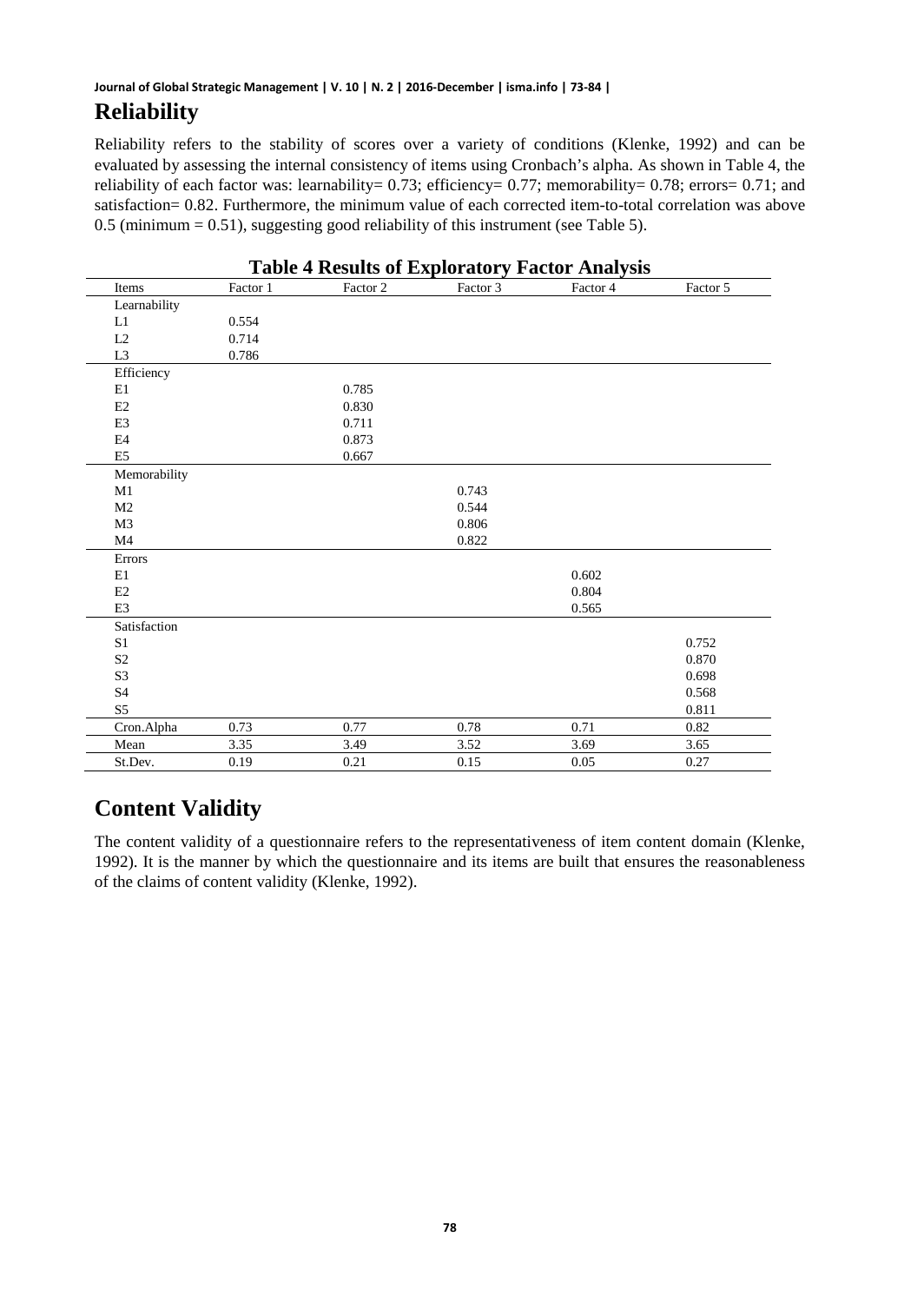Corrected Item-

Generally, "specifying the domain of the construct, generating items that exhaust the domain, and subsequently purifying the resulting scale should produce a measure which is content or face valid and reliable" (Churchill, 1979). Therefore, conceptualization of SULMS constructs based on previous research to form the initial items, the personal interviews with several practitioners and experts, and the iterative procedures of the scale purification suggest that this SULMS instrument has strong content validity.

| Items          | Item Description                                                                 | Corrected hem-<br>to-total |
|----------------|----------------------------------------------------------------------------------|----------------------------|
|                |                                                                                  | Correlation                |
| Learnability   |                                                                                  |                            |
| L1             | I think that various functions are well-integrated in LMS.                       | 0.667                      |
| L2             | I think that I received enough training on how to use LMS.                       | 0.577                      |
| L <sub>3</sub> | I think that most people can learn very fast how to use LMS.                     | 0.521                      |
| Efficiency     |                                                                                  |                            |
| E1             | LMS helps me to do the necessary activities of the class faster.                 | 0.626                      |
| E2             | I can easily find the necessary information in LMS.                              | 0.556                      |
| E <sub>3</sub> | LMS is very slow (Reverse coded)                                                 | 0.593                      |
| E <sub>4</sub> | I can broadcast the announcements of the class very fast using LMS.              | 0.561                      |
| E <sub>5</sub> | I can make class plans very effectively using LMS.                               | 0.702                      |
| Memorability   |                                                                                  |                            |
| M1             | I think that usage of LMS is very easy.                                          | 0.592                      |
| M <sub>2</sub> | I find LMS is unnecessarily complex (Reverse coded).                             | 0.772                      |
| M <sub>3</sub> | User interface of LMS is very suitable for LMS.                                  | 0.609                      |
| M <sub>4</sub> | I easily understand where I am in LMS while I am using LMS and can easily        | 0.626                      |
|                | understand where to go.                                                          |                            |
| Errors         |                                                                                  |                            |
| Er1            | I think that I need help of a technician to be able to use LMS (Reverse coded).  | 0.516                      |
| Er2            | I get several different system/network errors very often when using LMS (Reverse | 0.589                      |
|                | coded).                                                                          |                            |
| Er3            | I think that there are several inconsistencies in LMS (Reverse coded).           | 0.720                      |
| Satisfaction   |                                                                                  |                            |
| S <sub>1</sub> | I think that I will use LMS very often.                                          | 0.725                      |
| S <sub>2</sub> | I think that LMS is a very useful tool.                                          | 0.529                      |
| S <sub>3</sub> | LMS has enough number of modules to provide enough user-system interaction       | 0.510                      |
|                | (forum, chat rooms, etc.).                                                       |                            |
| S <sub>4</sub> | I suggest all universities use LMS.                                              | 0.745                      |
| S <sub>5</sub> | I use LMS very easily and comfortably.                                           | 0.620                      |

#### **Table 5. Corrected Item-to-total Correlation**

#### **Criterion-Related Validity**

Criterion-related validity is defined as the effectiveness of the measure in predicting behavior in specific situations (Klenke, 1992), which is assessed by the correlation coefficient comparing test scores with external criterion or overall satisfaction (Doll & Torkzadeh, 1988). In this study, the criterion-related validity was obtained by calculating the correlation between summed scores of two items measuring overall satisfaction with LMS and total scores of 20-item SULMS. The results showed that the 20-item SULMS instrument had a criterion-related validity of 0.79 (P < 0.000), suggesting an acceptable criterionrelated validity.

#### **Construct Validity**

The construct validity of a measure is demonstrated by validating the theory behind the instrument. Construct validity is defined as the extent to which the test measures a theoretical construct (Klenke, 1992). Prior research suggests that validation strategies for establishing construct validity include item-tototal correlation (Doll & Torkzadeh, 1988) and convergent/discriminant validity (Churchill, 1979; Doll & Torkzadeh, 1988; Palvia, 1996; Straub, 1989). It also includes predictive and concurrent validity. In the present study, construct validity in terms of convergent and discriminant validity was examined by using a correlation matrix approach (Doll & Torkzadeh, 1988). Convergent validity determines whether associations between scales of the same factor are higher than zero and large enough to proceed with discriminant validity tests (Doll & Torkzadeh, 1988). As summarized in Table 6, the four lowest withinfactor correlations are: learnability =  $0.59$ ; efficiency= 0.50; memorability= 0.52; errors= 0.61; and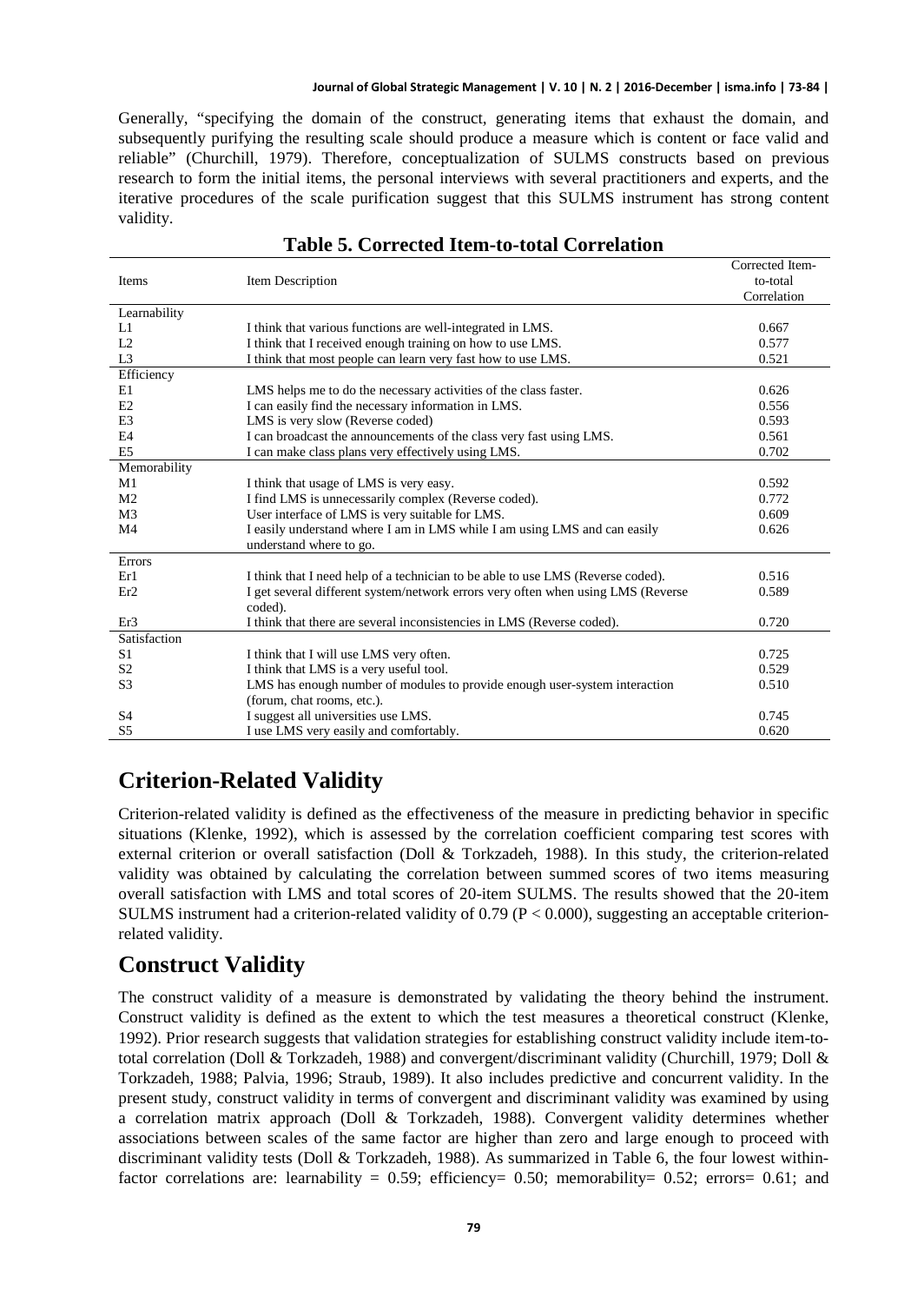satisfaction= 0.51. These correlations are all higher than zero ( $P < 0.000$ ) and large enough to proceed with discriminant tests.

|                 |                    | Learnability                |                           |                    | Efficiency        |                  | Memorability     |                  |              |            | Errors       |                |              |              | Satisfaction                |                   |                    |                   |                |              |
|-----------------|--------------------|-----------------------------|---------------------------|--------------------|-------------------|------------------|------------------|------------------|--------------|------------|--------------|----------------|--------------|--------------|-----------------------------|-------------------|--------------------|-------------------|----------------|--------------|
|                 | L1                 | L2                          | L <sub>3</sub>            | E1                 | E2                | E3               | E4               | E <sub>5</sub>   | M            | M          | M            | М              | Er           | Er           | Er                          | S1                | S <sub>2</sub>     | S <sub>3</sub>    | S <sub>4</sub> | $\mathbf S$  |
|                 |                    |                             |                           |                    |                   |                  |                  |                  | $\mathbf{1}$ | $\sqrt{2}$ | 3            | $\overline{4}$ | $\mathbf{1}$ | $\sqrt{2}$   | $\ensuremath{\mathfrak{Z}}$ |                   |                    |                   |                | 5            |
| $\overline{L1}$ | $\mathbf{1}$       |                             |                           |                    |                   |                  |                  |                  |              |            |              |                |              |              |                             |                   |                    |                   |                |              |
| L2              | $\cdot^{\text{7}}$ | $\mathbf{1}$                |                           |                    |                   |                  |                  |                  |              |            |              |                |              |              |                             |                   |                    |                   |                |              |
|                 | 2                  |                             |                           |                    |                   |                  |                  |                  |              |            |              |                |              |              |                             |                   |                    |                   |                |              |
| L <sub>3</sub>  | .6                 | .5                          | $\mathbf{1}$              |                    |                   |                  |                  |                  |              |            |              |                |              |              |                             |                   |                    |                   |                |              |
|                 | 6                  | $\boldsymbol{9}$            |                           |                    |                   |                  |                  |                  |              |            |              |                |              |              |                             |                   |                    |                   |                |              |
| E1              | $\cdot$            | $\cdot$ .2                  | $\cdot$                   | $\mathbf{1}$       |                   |                  |                  |                  |              |            |              |                |              |              |                             |                   |                    |                   |                |              |
|                 | $\mathfrak s$      | 5                           | $\mathbf{2}$              |                    |                   |                  |                  |                  |              |            |              |                |              |              |                             |                   |                    |                   |                |              |
| E2              | $\cdot$            | $\cdot$ 1                   | $\cdot$                   | $\mathbf{.5}$      | $\mathbf{1}$      |                  |                  |                  |              |            |              |                |              |              |                             |                   |                    |                   |                |              |
|                 | $\mathbf{1}$       | $\mathbf{0}$                | $\tau$                    | 7                  |                   |                  |                  |                  |              |            |              |                |              |              |                             |                   |                    |                   |                |              |
| E3              | $\cdot$            | $\cdot$                     | $\cdot$                   | .6                 | .5                | $\mathbf{1}$     |                  |                  |              |            |              |                |              |              |                             |                   |                    |                   |                |              |
|                 | $\overline{7}$     | 9                           | 3                         | 6                  | $\boldsymbol{9}$  |                  |                  |                  |              |            |              |                |              |              |                             |                   |                    |                   |                |              |
| E <sub>4</sub>  | $\cdot$ 4          | .0                          | $\cdot$                   | $\cdot^{\text{7}}$ | $\cdot$ 5         | .6               | $\mathbf{1}$     |                  |              |            |              |                |              |              |                             |                   |                    |                   |                |              |
|                 | 7                  | 6                           | $\overline{4}$            | 9                  | $\bf{0}$          | $\mathbf{1}$     |                  |                  |              |            |              |                |              |              |                             |                   |                    |                   |                |              |
| E <sub>5</sub>  | $\cdot$ 4          | .0                          | $\cdot$ 3                 | $\boldsymbol{.8}$  | $\boldsymbol{.6}$ | $\cdot$ 5        | $\cdot^7$        | $\mathbf{1}$     |              |            |              |                |              |              |                             |                   |                    |                   |                |              |
|                 | 8                  | $\,8\,$                     | $\mathbf{0}$              | 1                  | $\mathbf{1}$      | 9                | 8                |                  |              |            |              |                |              |              |                             |                   |                    |                   |                |              |
| $\mathbf M$     | .5                 | $\cdot$                     | $\cdot$ 4                 | $\cdot$ 3          | $\cdot^1$         | $\cdot 0$        | $\cdot$          | $\cdot$ 4        | $\mathbf{1}$ |            |              |                |              |              |                             |                   |                    |                   |                |              |
| $\mathbf{1}$    | $\mathbf{1}$       | 6                           | 9                         | $\boldsymbol{0}$   | $\tau$            | $\overline{4}$   | $\overline{4}$   | $\overline{4}$   |              |            |              |                |              |              |                             |                   |                    |                   |                |              |
| $\mathbf M$     | .6                 | $\cdot$ 3                   | $\boldsymbol{.3}$         | $\mathcal{A}$      | $\boldsymbol{0}$  | .4               | $\cdot$ 4        | $\cdot$ 3        | .68          | 1          |              |                |              |              |                             |                   |                    |                   |                |              |
| $\overline{c}$  | $\overline{4}$     | $\boldsymbol{0}$            | 9                         | 8                  | 5                 | 3                | $\tau$           | $\sqrt{2}$       |              |            |              |                |              |              |                             |                   |                    |                   |                |              |
| $\mathbf M$     | $\cdot$ 3          | $\cdot$                     | $\cdot$                   | $\mathcal{A}$      | .6                | $\cdot$ 3        | $\cdot$          | $\cdot$ 3        | .52          | .65        | $\mathbf{1}$ |                |              |              |                             |                   |                    |                   |                |              |
| 3               | 6                  | $\mathbf{1}$                | 9                         | $\tau$             | 3                 | 9                | 6                | $\mathfrak z$    |              |            |              |                |              |              |                             |                   |                    |                   |                |              |
| $\mathbf M$     | $\cdot$ 3          | .4                          | $\cdot$ 4                 | $\cdot$ 3          | $\cdot 1$         | $\cdot$ 1        | $\cdot$          | $\cdot$ 3        | .69          | .56        | .57          | $\mathbf{1}$   |              |              |                             |                   |                    |                   |                |              |
| $\overline{4}$  | 5                  | 3                           | 8                         | 6                  | $\mathfrak{Z}$    | 8                | 5                | $\sqrt{2}$       |              |            |              |                |              |              |                             |                   |                    |                   |                |              |
| Er              | $\cdot$ .2         | .4                          | .3                        | $\cdot$            | $\cdot$ 1         | $\cdot$          | $\cdot$          | $\cdot^1$        | .46          | .25        | $.17\,$      | .50            | $\mathbf{1}$ |              |                             |                   |                    |                   |                |              |
| $\mathbf{1}$    | 9                  | 5                           | 8                         | 3                  | 9                 | 5                | $\boldsymbol{0}$ | 4                |              |            |              |                |              |              |                             |                   |                    |                   |                |              |
| Er              | $\cdot$ 3          | $\cdot$ 3                   | $\cdot$                   | $\cdot^1$          | $\cdot$ .2        | .4               | $\cdot$          | .4               | .50          | .48        | .28          | .30            | .61          | $\mathbf{1}$ |                             |                   |                    |                   |                |              |
| $\overline{c}$  | 6                  | $\boldsymbol{0}$            | $\ensuremath{\mathbf{3}}$ | 9                  | 3                 | $\mathbf{0}$     | 8                | $\boldsymbol{0}$ |              |            |              |                |              |              |                             |                   |                    |                   |                |              |
| Er              | $\cdot$ 5          | $\cdot$ .2                  | $\cdot$                   | $\cdot$ 3          | .4                | .4               | $.3\,$           | .4               | .51          | .47        | .39          | .35            | .74          | .67          | $\mathbf{1}$                |                   |                    |                   |                |              |
| 3 <sup>7</sup>  | $\overline{4}$     | $\mathbf{1}$                | 9                         | 9                  | 3                 | $\mathbf{1}$     | 7                | 5                |              |            |              |                |              |              |                             |                   |                    |                   |                |              |
| S1              | $\cdot$ 3          | $\cdot$ .2                  | $\cdot$                   | $\mathcal{A}$      | $\cdot$ .2        | $.3\,$           | $\cdot$          | .4               | .41          | .43        | .41          | .47            | .23          | .32          | .47                         | $\mathbf{1}$      |                    |                   |                |              |
|                 | $\mathbf{1}$       | $\overline{2}$              | $\mathbf{1}$              | $\boldsymbol{2}$   | 6                 | 3                | 6                | 9                |              |            |              |                |              |              |                             |                   |                    |                   |                |              |
| S <sub>2</sub>  | $\mathcal{A}$      | .0                          | $\cdot$                   | $\mathcal{A}$      | $\cdot$ .2        | .4               | .4               | $\cdot$ 3        | .21          | .32        | .49          | .19            | .13          | .35          | .42                         | $\boldsymbol{.8}$ | $\mathbf{1}$       |                   |                |              |
|                 | 1                  | 9                           | $\mathbf{1}$              | 3                  | 5                 | $\mathbf{1}$     | $\boldsymbol{0}$ | 6                |              |            |              |                |              |              |                             | 3                 |                    |                   |                |              |
| S3              | $\mathcal{A}$      | $\cdot$                     | $\cdot$                   | $\cdot$ 4          | $.0\,$            | $\boldsymbol{0}$ | $\cdot$ 3        | .4               | .46          | .46        | .13          | .31            | .30          | .11          | .36                         | .6                | $\boldsymbol{.5}$  | $\mathbf{1}$      |                |              |
|                 | 6                  | $\mathbf{0}$                | $\boldsymbol{2}$          | $\boldsymbol{7}$   | 3                 | 8                | $\overline{4}$   | $\mathbf{1}$     |              |            |              |                |              |              |                             | 3                 | $\mathbf{1}$       |                   |                |              |
| S4              | $\cdot$ 3          | $\cdot$                     | $\boldsymbol{.3}$         | .6                 | $.3\phantom{0}$   | .4               | $.5\,$           | $\cdot$ 3        | .34          | .45        | .35          | .38            | .70          | .47          | .51                         | $\cdot$           | $\cdot^{\text{7}}$ | .5                | 1              |              |
|                 | 4                  | $\ensuremath{\mathfrak{Z}}$ | $\mathbf{1}$              | $\boldsymbol{2}$   | $\boldsymbol{0}$  | $\mathbf{1}$     | $\mathbf{1}$     | 9                |              |            |              |                |              |              |                             | 9                 | $\mathbf{3}$       | $\mathbf{3}$      |                |              |
| S5              | $\mathcal{A}$      | $\cdot$ 3                   | $\mathcal A$              | $\cdot$ 3          | $\cdot^1$         | $\cdot$          | $\cdot$          | $\cdot 1$        | .28          | .30        | .23          | .44            | .46          | .17          | .38                         | .6                | ${\bf .5}$         | $\boldsymbol{.6}$ | .6             | $\mathbf{1}$ |
|                 | $\overline{7}$     | $\overline{c}$              | $\mathbf{1}$              | 9                  | 5                 | $\boldsymbol{0}$ | 8                | 8                |              |            |              |                |              |              |                             | $\overline{2}$    | $\overline{2}$     | $\bf{0}$          | 5              |              |

**Table 6. Inter-Correlations among the Items.**

Discriminant validity was examined by counting the number of times an item correlates higher with items of other variables than with items of its own variable (Aladwani & Palvia, 2002). For example, the lowest within-factor correlation for learnability is 0.59, and two of the correlations of content with items of other factors is larger than 0.59, i.e., number of violations is 1. Campbell and Fiske (1959) suggest this number should be less than 50%. The results showed that, for efficiency, number of violations is 2; for memorability, number of violations is also 2; for errors, number of violations is only 1; and for satisfaction, number of violations is 3; suggesting adequate discriminant validity. Jointly, the observed convergent and discriminant validity suggested the adequacy of the measurements used in this study.

In addition, confirmatory factor analysis was conducted using AMOS to confirm convergent and discriminant validity of the measures. In this study, confirmatory factor analysis was estimated on 20 items measuring five constructs. Suggested five-factor model resulted in a significant chi-square statistic  $(\chi^2 = 433.23, \text{ p} < 0.01, \text{ df} = 160; \chi^2 / \text{ df} = 2.70 \, (\text{<} 3)$ ), as expected. The resulting goodness-of-fit indices also suggest that the five-factor model fits the observed covariances reasonably well (CFI =  $0.90$ ; GFI = 0.88; NNFI = 0.91; RMSEA = 0.06). In addition, all items load significantly on their respective constructs (with the lowest t-value being 4.27), providing support for the convergent validity of measurement items.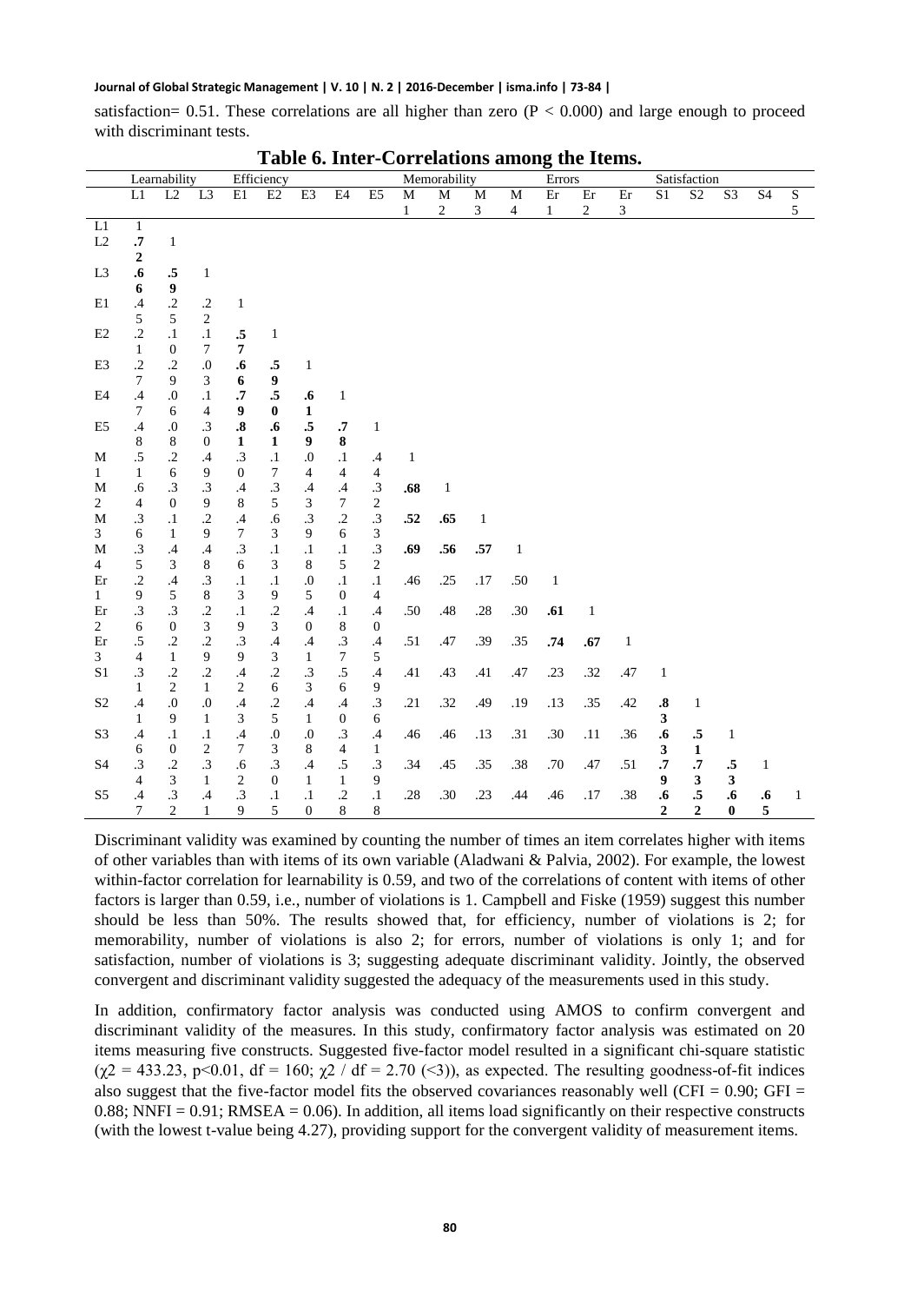#### **Journal of Global Strategic Management | V. 10 | N. 2 | 2016-December | isma.info | 73-84 | Nomological (Predictive) Validity**

In order to establish the construct validity of a scale, it must also be determined that (1) the extent to which the scale has a correlation with other scales developed to examine the same component; (2) whether the scale behaves as anticipated (Churchill, 1979). Nomological validity refers to the extent to which predictions based on the construct being measured are confirmed within a wider theoretical context or network of constructs (Bagozzi, 1981). In this current study, we assess nomological validity by specifying the construct within a nomological network of consequent variables and examine the relationships between user satisfaction and its consequent constructs.

According to The DeLone and McLean Information Systems (D&M IS) Success Model developed by DeLone and McLean (2003), user's satisfaction is closely related to the actual use of the system. From a process perspective, use must precede user satisfaction, but on the other hand, from a causal perspective, positive experience with use would lead to higher user satisfaction. Nevertheless, previous studies suggest that "intention to use" is a better measure than actual use (DeLone & McLean, 2003). Therefore, it can be considered that future intention to use the LMS and behavior to recommend the LMS to others should be associated with high levels of satisfaction. Thus, in order to assess nomological validity, we hypothesize:

H1: There would be a positive relationship between future intention to use the LMS and the SULMS.

H2: There will be a positive relationship between behavior to recommend the LMS to other people and the SULMS.

According to results of the correlation test, H1 ( $r = 0.79$ ,  $P < 0.000$ ) and H2 ( $r = 0.68$ ,  $P < 0.000$ ) were supported. Based on the purification process and previous analysis, a validated 20-item SULMS instrument was obtained.

#### **CONCLUSION**

In this study, the reliability and validity of a new developed scale, namely SULMS, was investigated in the context of LMSs perceived usability evaluation.

The SULMS was carefully and thoroughly tested and thus provided a high degree of assurance in the reliability and validity of scale. The efforts reported in this paper offer a lot of contributions to both the researchers and practitioners. First of all, it provides a framework describing the primary dimensions of user satisfaction with a LMS. This measure can also be used and easily applicable in several different types of organizations.

Since, information systems (ISs) can be viewed and developed in various ways, several different scales may be used to measure the success of implemented IS. In this study, we developed and validated a scale to measure user satisfaction and usability of a LMS used in a higher education institution. We identified five dimensions; namely learnability, efficiency, memorability, errors, and satisfaction as Nielsen (2012) did. These dimensions incorporate both organizational and socio-technical perspectives of an IS. Now, with a validated instrument of measuring user satisfaction with and usability of LMS, researchers can carry out studies to examine carefully the association between user satisfaction and relevant LMS-related variables (e.g., system quality, usability, etc.).

Nevertheless, additional work is still needed to develop scales of alignment of LMS with short and longterm learning strategies (e.g., business strategy alignment with knowledge management). Research on ISs' impact on efficiency, productivity, and competitive advantage would benefit from the availability of such measures.

#### **ACKNOWLEDGEMENTS**

Authors would like to thank Mr.Yunus Öztürk and Mr.Emre Güntekin for their precious contribution in this study.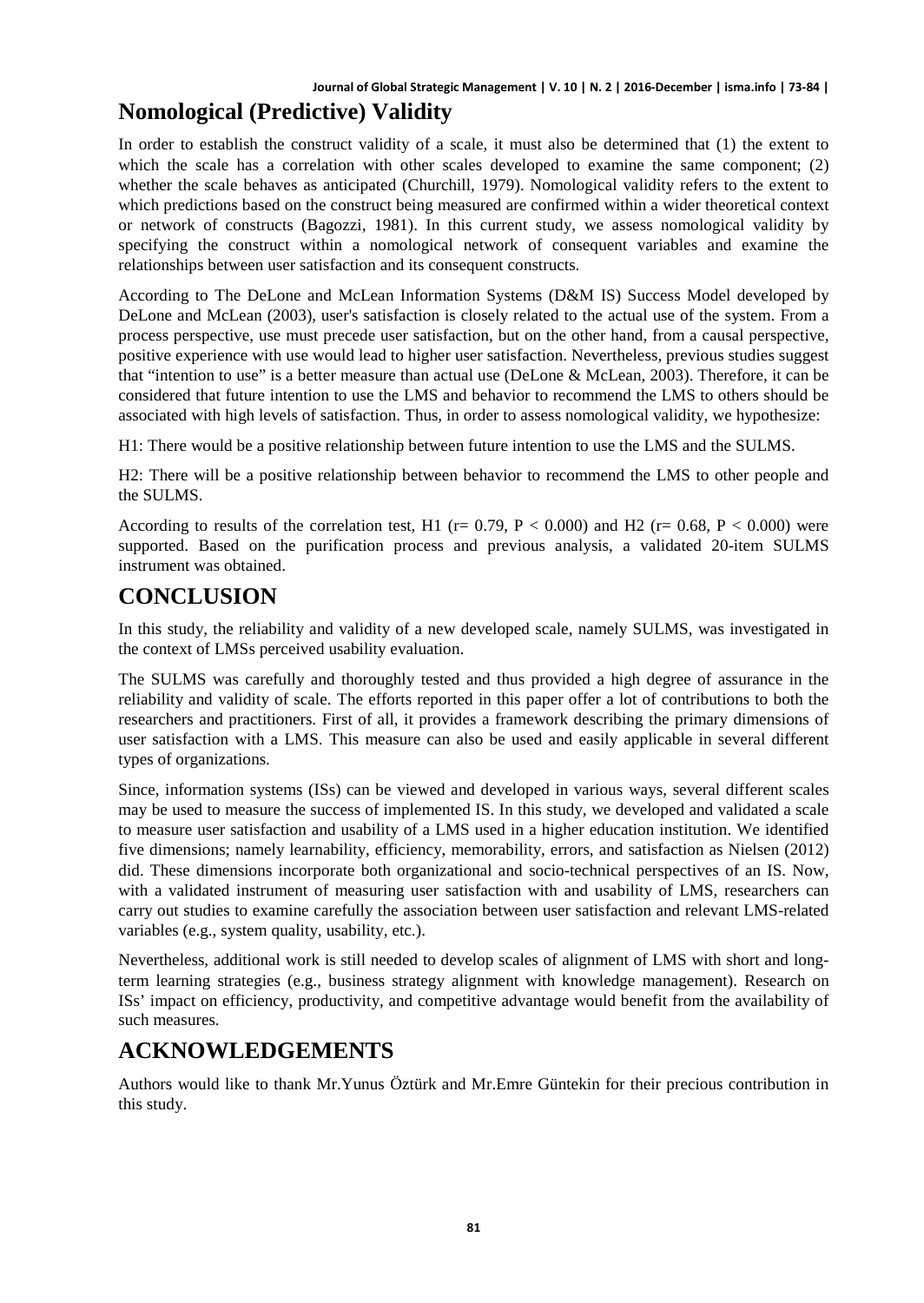## **REFERENCES**

Agariya, A.K., and Singh, D. (2012). e-Learning quality: Scale development and validation in Indian context, Knowledge Management & E-Learning: An International Journal (KM&EL), Vol. 4, No 4.

Aladwani, A. M., and Palvia, P. C. (2002). Developing and validating an instrument for measuring userperceived web quality. Information and Management, Vol.39, No.6, pp.467–476.

Al-Khalifa, H.S. (2010). A First Step in Evaluating the Usability of JUSUR Learning Management System. The 3rd Annual Forum on e-Learning Excellence Bringing Global Quality to a Local Context. 1- 3 February 2010. Dubai, U.A.E.

Al-Sarrayrih, H.S., Knipping, L., and Zorn, E. (2010). Evaluation of a MOODLE Based Learning Management System Applied at Berlin Institute of Technology Based on ISO-9126. Conference ICL2010. September 15 -17, 2010. Hasselt, Belgium. pp.880-887.

Althobaiti, M.M., and Mayhew, P. (2016). Assessing the Usability of Learning Management System: User Experience Study. Institute for Computer Sciences, Social Informatics and Telecommunications Engineering. G. Vincenti et al. (Eds.): eLEOT 2015, LNICST 160, pp. 9–18.

Bagozzi, R.P. (1981). An examination of validation of two models of attitude. Multivariate Behavioral Research, Vol.16, No.3, pp.323–359.

Cakmak, E.K., Gunes, E., Ciftci, S., and Ustundag, M.T. (2011). Developing a Web Site Usability Scale: The Validity and Reliability Analysis & Implementation Results. Pegem Eğitim ve Öğretim, I (II), pp.31- 40.

Campbell, D.T., and Fiske, D.W. (1959). Convergent and discriminant validation by the multitraitmultimethod matrix. Psychological Bulletin, Vol.56, pp.81–105.

Churchill, G.A.Jr. (1979). A paradigm for developing better measures of marketing constructs. Journal of Marketing Review, Vol.16, No.1, pp.64–73.

Claridge, N., and Kirakowski, J. (2016). WAMMI: Website Analysis and Measurement Inventory Questionnaire. http://www.wammi.com/samples/index.html, (Access Date: 21.03.2016).

Cronbach, L.J. (1951). Coefficient alpha and the internal structure of tests. Psychometrika, Vol.16, pp.297–334.

DeLone, W.H., and McLean, E.R. (2003). The DeLone and McLean Model of information systems success: a ten-year update. Journal of Management Information Systems, Vol.19, No.4, pp.9–30.

Doll, W.J., and Torkzadeh, G. (1988). The measurement of end-user computing satisfaction. MIS Quarterly, Vol.12, No.2, pp.259–274.

Inversini, A., Botturi, L., and Triacca, L. (2006). Evaluating LMS Usability for Enhanced eLearning Experience. In Pearson, E. and Bohman, P. (Eds.), Proceedings of World Conference on Educational Multimedia, Hypermedia and Telecommunications (pp. 595-601). Chesapeake, VA:

Jeng, J. (2005). Usability Assessment of Academic Digital Libraries: Effectiveness, Efficiency, Satisfaction, and Learnability. School of Communication, Information, and Library Studies, Rutgers, The State University of New Jersey.

Joo, S., Lin, S., and Lu, K. (2011). A Usability Evaluation Model for Academic Library Websites: Efficiency, Effectiveness and Learnability. Journal of Library and Information Studies, Vol.9, No.2, December, pp.11-26.

Karray, F., Alemzadeh, M., Saleh, J.A., and Arab, M.N. (2008). Human-Computer Interaction: Overview on State of the Art. International Journal on Smart Sensing and Intelligent Systems, Vol.1, No.1, March.

Kiget, N.K., Wanyembi, G., and Peters, A.I. (2014). Evaluating Usability of E-Learning Systems in Universities. International Journal of Advanced Computer Science and Applications (IJACSA), Vol.5, No.8, p.p.97-102.